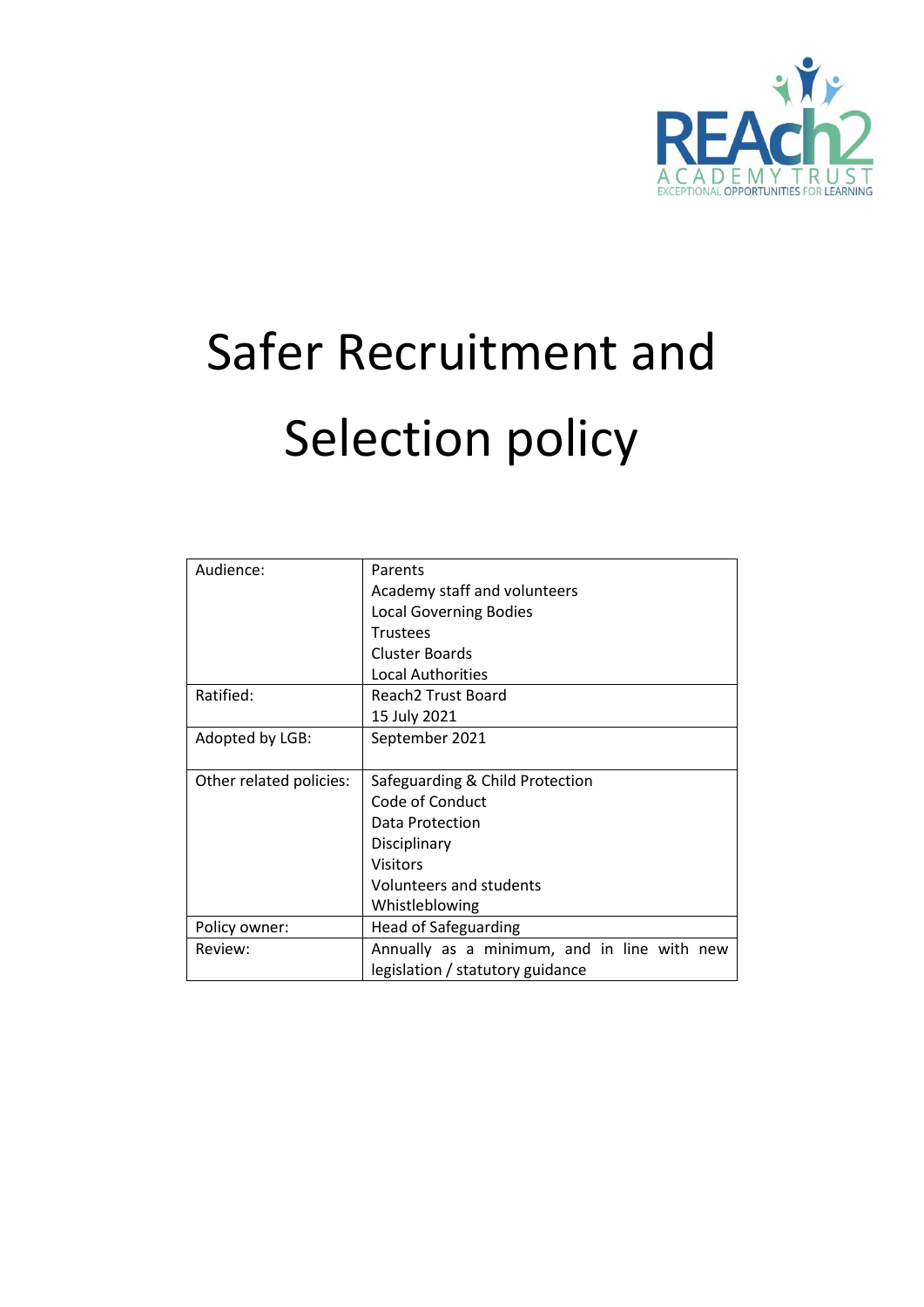# REAch2 Safer Recruitment and Selection policy



At REAch2, our actions and our intentions as school leaders are guided by our Touchstones:

- Integrity We recognise that we lead by example and if we want children to grow up to behave appropriately and with integrity then we must model this behaviour
- Responsibility We act judiciously with sensitivity and care. We don't make excuses, but mindfully answer for actions and continually seek to make improvements
- Inclusion We acknowledge and celebrate that all people are different and can play a role in the REAch2 family whatever their background or learning style
- Enjoyment Providing learning that is relevant, motivating and engaging releases a child's curiosity and fun, so that a task can be tackled and their goals achieved
- Inspiration Inspiration breathes life into our schools. Introducing children to influential experiences of people and place, motivates them to live their lives to the full
- Learning Children and adults will flourish in their learning and through learning discover a future that is worth pursuing
- Leadership REAch2 aspires for high quality leadership by seeking out talent, developing potential and spotting the possible in people as well as the actual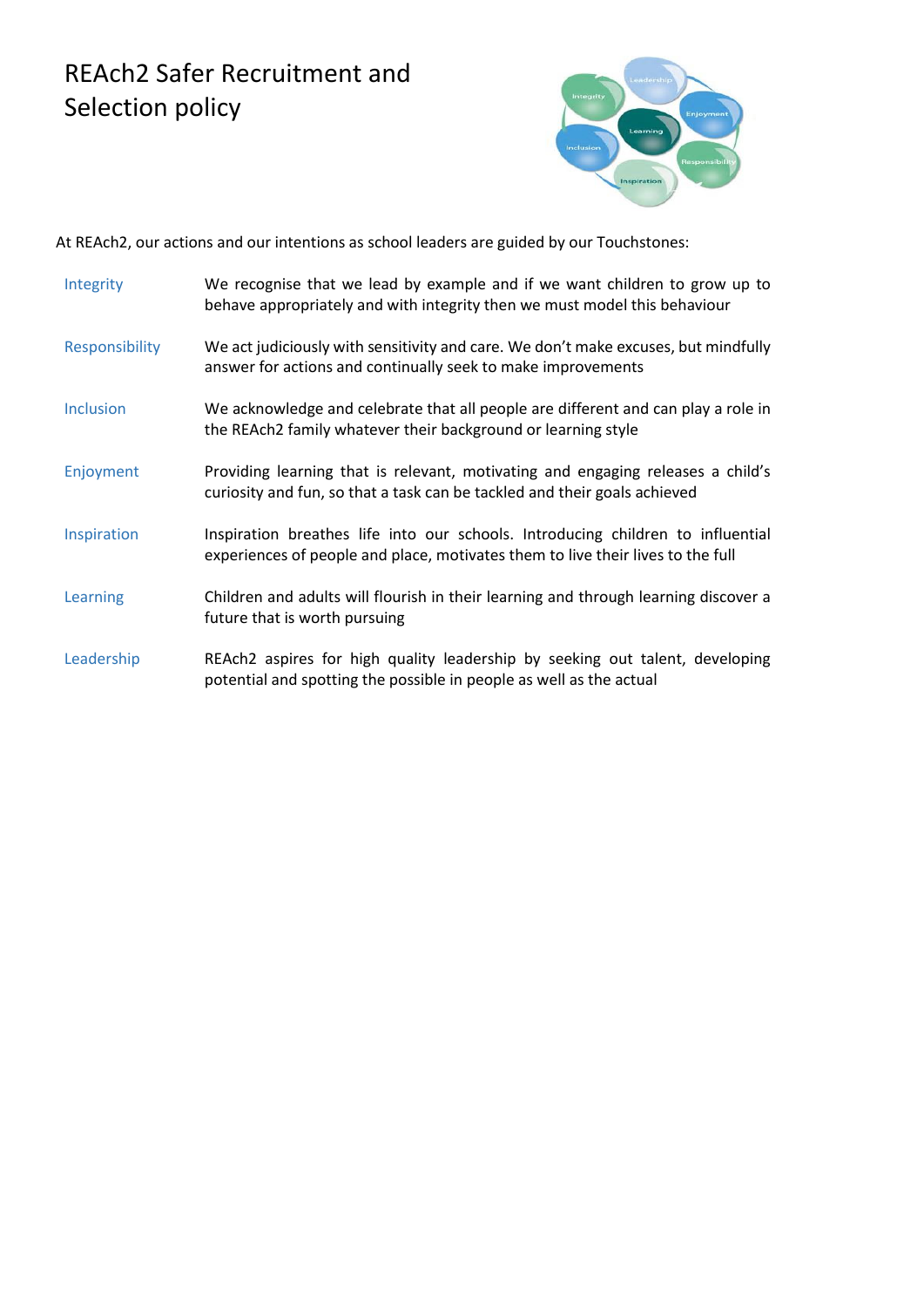# **Contents**

| Title                                                 | Page     |
|-------------------------------------------------------|----------|
| Aims and objectives                                   |          |
| Roles and responsibilities                            |          |
| Training, guidance and support                        |          |
| Recruitment and selection procedure                   | $4 - 9$  |
| Other adults working in our academy / with our pupils | $9 - 11$ |
| Review                                                | 12       |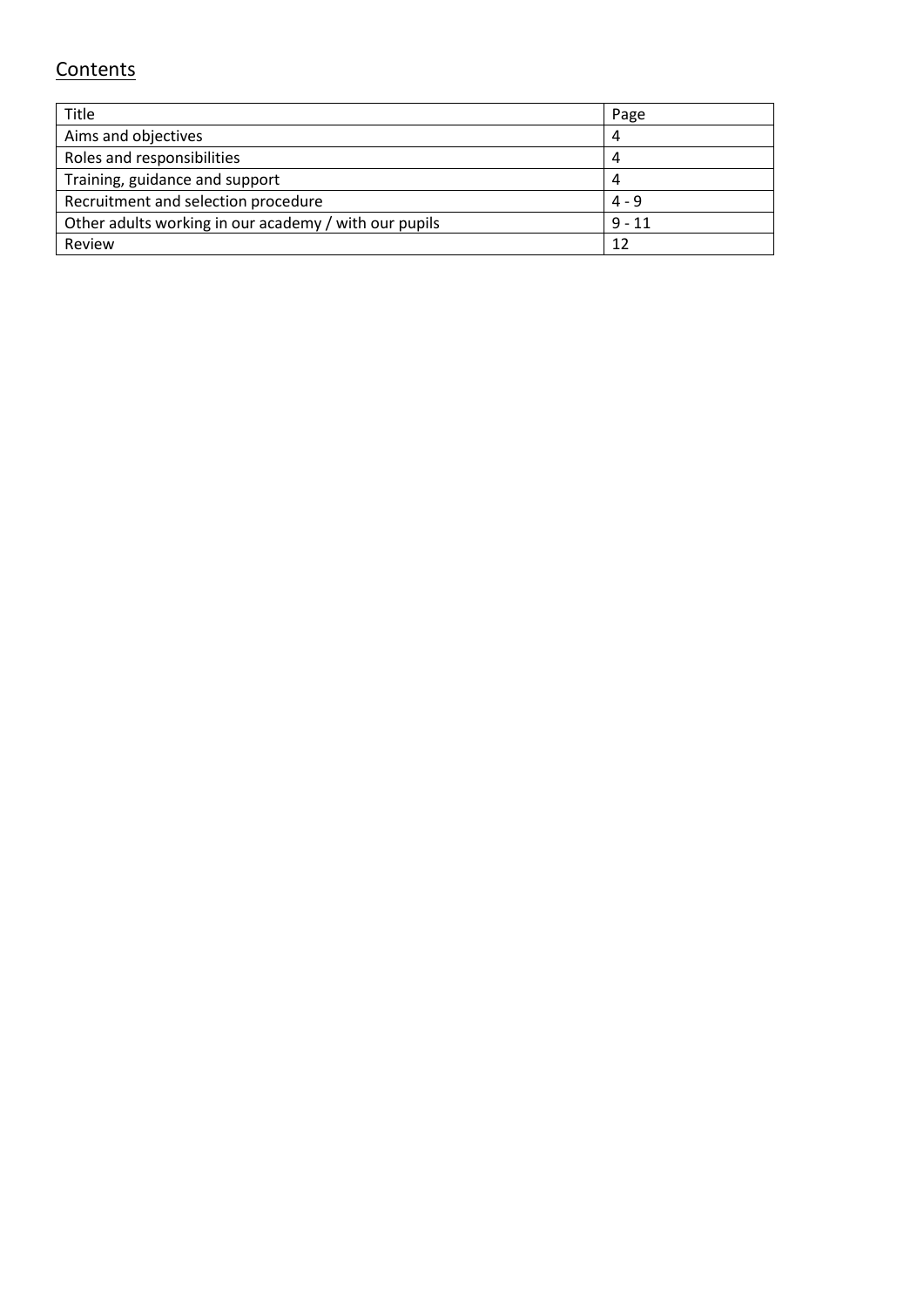#### **AIMS AND OBJECTIVES**

REAch2 Academy Trust is committed to safeguarding and promoting the welfare of all pupils in its care, and the safe recruitment of staff is the first step to achieving this. Our academy expects all staff and other adults working with us to share this commitment. The aims of the safer recruitment and selection policy are to establish a robust and effective culture of safeguarding, attract the most suitable, high calibre candidates, and to help deter, reject or identify people who might abuse pupils or are otherwise unsuited to working with them.

By having a robust recruitment and selection procedure that is followed every time we make a decision to recruit a new employee, and by applying the procedures consistently and fairly in line with our Touchstones, we will be able to demonstrate we value the diversity and potential of all our employees, which will help to make our academy and REAch2 Academy Trust an employer of choice.

The aims of this policy are as follows:

- to ensure compliance with all relevant legislation, statutory requirements and guidance, including Keeping Children Safe in Education (KCSIE), the Prevent Duty Guidance for England and Wales 2016, Childcare Disqualification Regulations 2006, updated August 2018, The Safeguarding Vulnerable Groups Act 2006, Protection of Freedoms Act 2012, and The Police Act 1997, any guidance or code of practice published by the Disclosure and Barring Service (DBS), the Equality Act (2010), and the Rehabilitation of Offenders Act (1974)
- to ensure that the academy meets its commitment to safeguarding and promoting the welfare of children and young people by establishing a safe culture and carrying out all necessary checks related to pre-employment and continued suitability
- to ensure that the best possible staff are recruited on the basis of their merits, abilities and suitability
- to ensure that all job applicants are considered equally and consistently, and no job applicant is treated unfairly on any grounds

We have a principle of open competition in our approach to recruitment and will seek to recruit the best applicant for the job. The recruitment and selection process will ensure the identification of the person best suited to the job based on the applicant's abilities, qualification, experience and merit, as measured against the job description and person specification. We aim to operate these procedures consistently and thoroughly while obtaining, collating, analysing and evaluating information from and about applicants applying for job vacancies.

# **ROLES AND RESPONSIBILITIES**

As an Academy Trust, REAch2 is the employer and is responsible overall for appointments within the Trust and its academies. Under local management, the Headteacher and the Local Governing Body is responsible for determining the staffing complement of our academy and appointing staff to work here.

It is the responsibility of the Governing Body to ensure that we have effective policies and procedures in place for the recruitment of all adults working with children, in accordance with DfE guidance and legal requirements, and to monitor our compliance with them. It is the responsibility of the Headteacher, Senior Leaders and other designated staff involved in recruitment to ensure that we operate safe recruitment procedures, and make sure all appropriate checks are carried out on all recruited staff, to monitor contractors' and agencies' compliance with this document, and to promote welfare of children and young people at every stage of the procedure.

The Governing Body has delegated responsibility to the Headteacher and other senior staff to lead in all appointments; Governors may be involved in staff appointments but the final decision will rest with the Headteacher or senior staff member. All recruitment activity is supported by the Trust's HR Business Partner, Recruitment and Resource Manager, and Safeguarding team, providing guidance as appropriate.

# **TRAINING, GUIDANCE AND SUPPORT**

All staff responsible for safer recruitment must undertake and/or renew training using the REAch2 safer recruitment training programme. This is expected to be updated and refreshed on a 3 yearly basis, or more frequently if changes to statutory requirements require.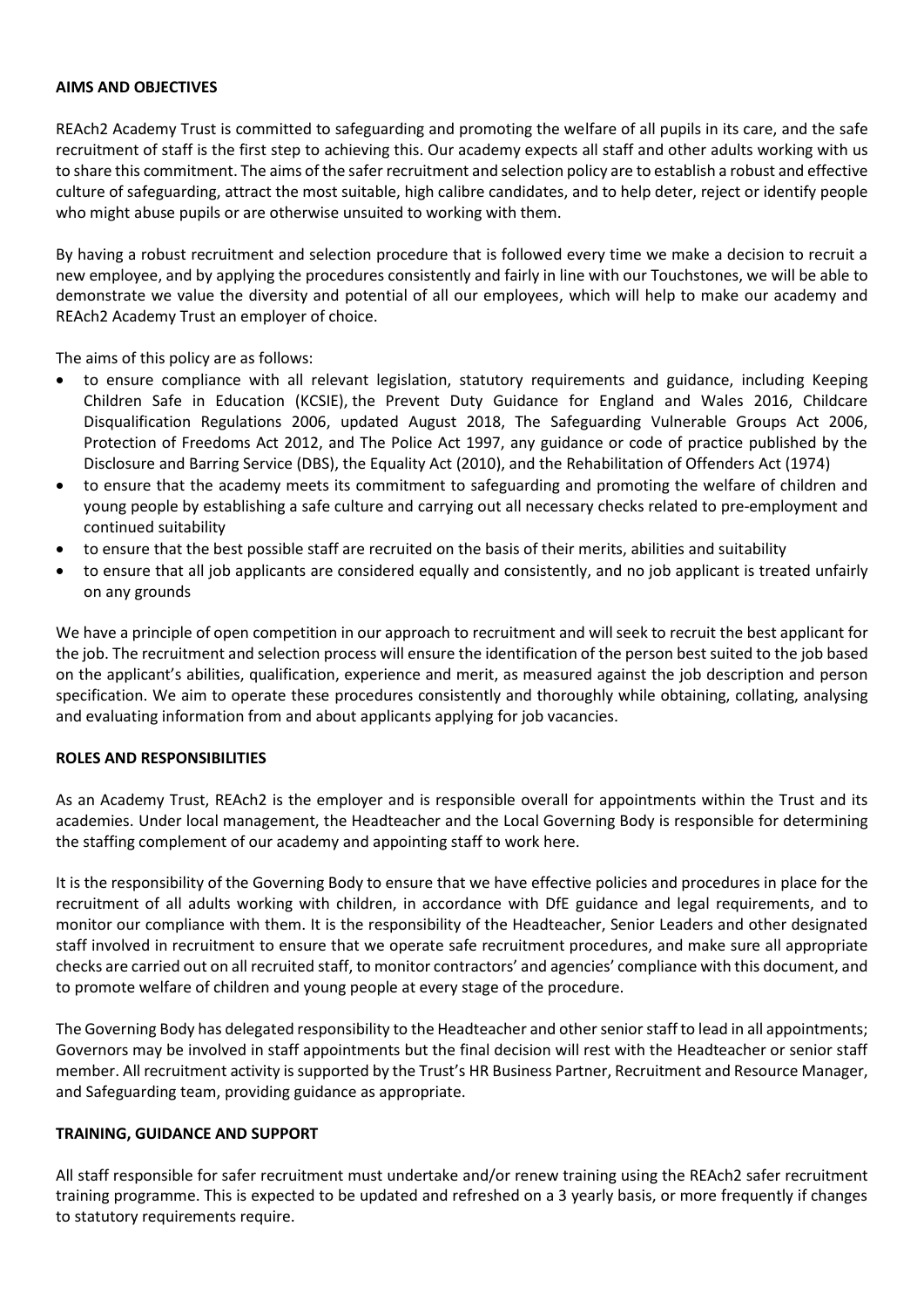Please see the REAch2 intranet for a wide range of resources and pro forma to support all aspects of safer recruitment.

# **RECRUITMENT AND SELECTION PROCEDURE**

#### **Diversity and discrimination**

The importance of diversity will be taken into account at each stage of the recruitment process. All processes and procedures will be regularly reviewed to ensure any unconscious bias is removed and to ensure talent is not being prevented from entering the organisation. REAch2 safer recruitment training offers opportunities for leaders to reflect on the potential for bias and discrimination in the recruitment process, and how to identify and address these issues. Everyone taking part in recruitment activities such as shortlisting and interviewing will be aware of relevant legislation, including the Equality Act 2010, and the importance of eliminating discrimination.

# **Advertising, job descriptions and person specifications**

To ensure equality of opportunity, we will advertise all vacant posts to encourage as wide a field of applicants as possible. Any advertisement will make clear our commitment to safeguarding and promoting the welfare of children. All documentation relating to applicants will be treated confidentially in accordance with the prevailing Data Protection Legislation applicable to the UK.

A job description is a key document in the recruitment process, and will be published alongside the job advert. It will clearly and accurately set out the duties and responsibilities of the job role. All job descriptions will be written in line with terms and conditions within the Burgundy book and the School Teachers Pay and Conditions document (for teachers) and the Green book (for support staff)

The person specification is of equal importance and informs the selection decision. It details the qualification, skills, experience, abilities and expertise that are required to do the job. The person specification will include a specific reference to safeguarding and the suitability to work with children. It will also be published alongside the advert and job description.

# **Application forms**

We will use a standard application process, with all applicants required to complete an application form containing questions about their education, full employment history and their suitability for the role. Incomplete application forms will not be shortlisted, and CVs submitted without a completed application form will also not be accepted.

The application form will include the applicant's declaration regarding convictions, and will make it clear that the post is exempt from the provisions of the Rehabilitation of Offenders Act 1974. It is unlawful for us to employ anyone who is barred from working with children. It is a criminal offence for any person who is barred from working with children to apply for a position. All applicants will be made aware that providing false information is an offence and could result in the application being rejected, summary dismissal (if the applicant has already been selected), and referral to the police and/or the DBS.

#### **Scrutinising and shortlisting**

After the closing date, all returned application forms will be scrutinised by the shortlisting panel. The panel will consist of at least two people, at least one of whom must have been trained in safer recruitment, and one of whom should also be a member of any subsequent interview panel. All candidates will be assessed equally without exception against the same criteria, drawn from the person specification. It is recommended to use a standard scoring matrix for each candidate in order to record scores and evidence how they have been reached. Each member of the shortlisting panel will record their own scores for each applicant, and then come together to share and compare scores, and agree a shortlist of successful candidates for interview.

Applications will be closely scrutinised to ensure that they are fully and properly completed, the information provided is consistent, does not contain any discrepancies, and any gaps in employment are identified. Any anomalies, discrepancies or gaps identified by the scrutiny will be noted so that they can be explored and clarified with the candidate prior to, or during, interview.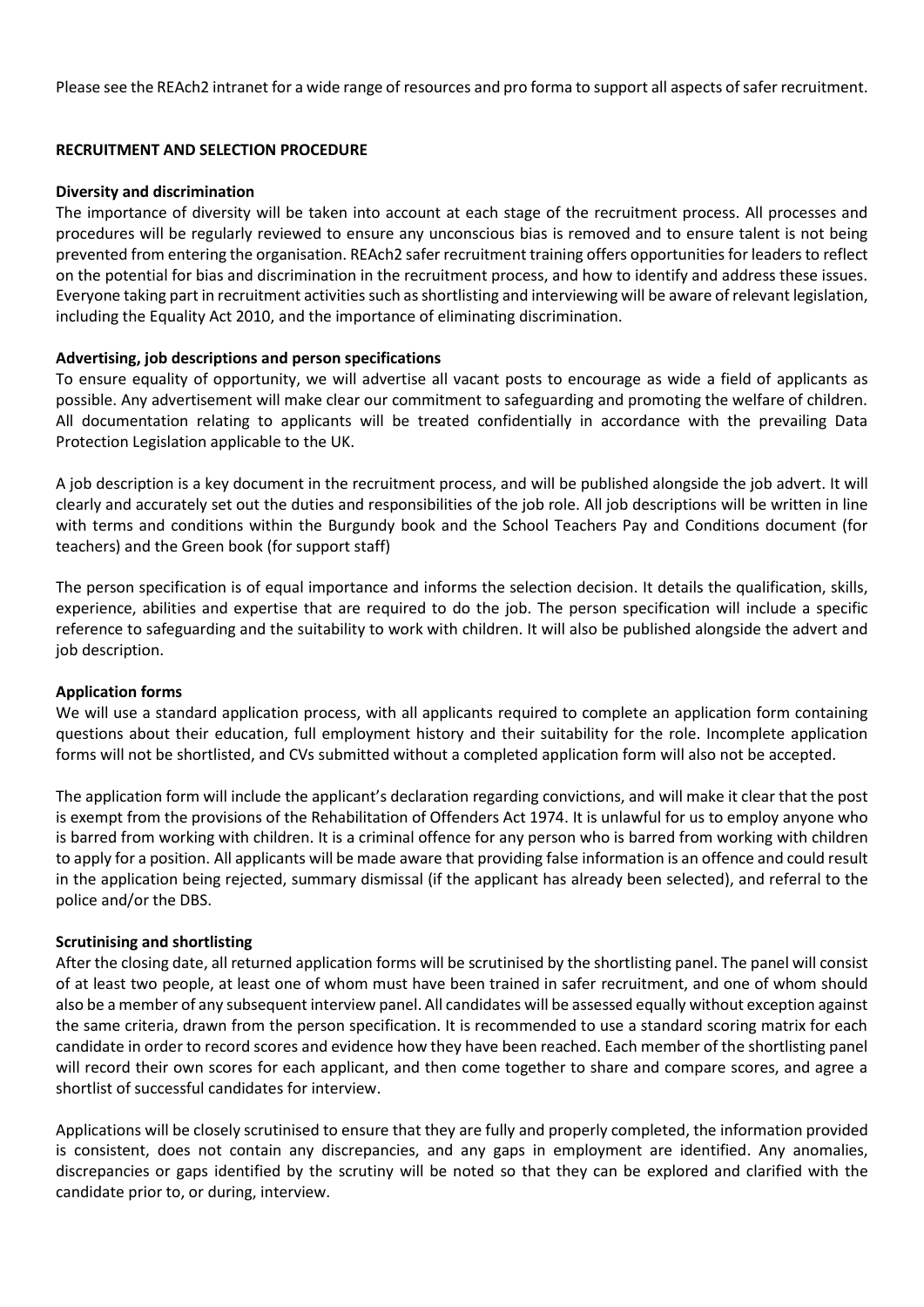# **References**

Subsequent to shortlisting, we will seek references prior to interviewing shortlisted candidates, which allows any concerns raised to be explored further with the referee and taken up with the candidate at interview. Any offer of employment will be subject to the receipt of a minimum of two references which are considered satisfactory, none of which can be from a relative. One of the references must be from the applicant's current or most recent employer, or the most recent employer where the applicant was working with children, and references should cover a minimum of the last 3 years. If an individual is new to employment, or there has been a significant break in employment, references can be accepted from a professional who knows the individual. References will always be sought and obtained directly from the referee.

The purpose of a reference is to gain objective and factual information to support appointment decisions. We use a standard reference template with all short-listed candidates. All referees will be asked whether they believe the applicant is suitable for the job for which they have applied and whether the referee has any reason to believe that the applicant is unsuitable to work with children. Open references will not be accepted if they are addressed 'To whom it may concern', neither will references with no date or no obvious organisation authorisation; these may not be genuine, or may have valuable information missing if they are out of date or not specifically responding to questions in the reference pro forma. Any discrepancies or anomalies will be followed up directly with the referee, and direct contact by phone may be undertaken with referees to verify the reference. If received electronically, the email to which the completed reference was attached will be retained, in order to evidence the identity of the sender and the date on which it was received.

# **Invitation to interview**

All candidates and interviewing panel members will be given a reasonable amount of notice for the time and date of the interview. Candidates will receive full information of all selection and interview activities that will take place and will be instructed to bring with them documentary evidence of their identity, for example a driving licence or a document such as a utility bill that shows their current name and address.

# **The Rehabilitation of Offenders Act 1974 and self-disclosure**

The Rehabilitation of Offenders Act 1974 does not apply to positions which involve working with, or having access to, pupils; therefore, we require candidates to provide a self-disclosure related to criminal convictions. The amendments to the Rehabilitation of Offenders Act 1974 (Exceptions) Order 1975 (2013 and 2020) provides that when applying for certain jobs and activities, certain convictions and cautions are considered 'protected'. This means that they do not need to be disclosed to employers, and if they are disclosed, employers cannot take them into account. Shortlisted candidates will be either required to complete a self-disclosure form and bring this to their interview in a sealed envelope, or to complete and return the self-disclosure form immediately after being informed of their success at interview. The self-disclosure form will ask for detail of any unspent cautions or convictions under the Rehabilitation of Offenders Act 1974, and/or any adult cautions (simple or conditional) or spent convictions not considered protected, as stipulated in the legislation.

Following the completion of interviews and upon agreement of final appointment, the self-disclosure form of the successful candidate will be reviewed and checked for any pertinent information. Any forms submitted by nonsuccessful candidates will be securely destroyed. Having a criminal conviction will not necessarily bar a person from working with children and will not be unreasonably used to discount applications. Any disclosures from successful candidates will be considered on a case by case basis, in line with relevant legislation and regulation, including Teachers' Standards and teachers' misconduct guidance where applicable, and a risk assessment will be completed to decide if an offer of employment can be made (see below for further information)

# **Selection tools**

There will always be a face-to-face interview (which may include the use of video calling) with each candidate, alongside a range of other activities and tasks designed to assess the applicant's ability to meet the requirements detailed in the job description and the person specification. A minimum of two staff will see each applicant; these should include those involved in short listing and should remain consistent for each candidate where possible. At least one member of the selection panel must have been trained in safer recruitment.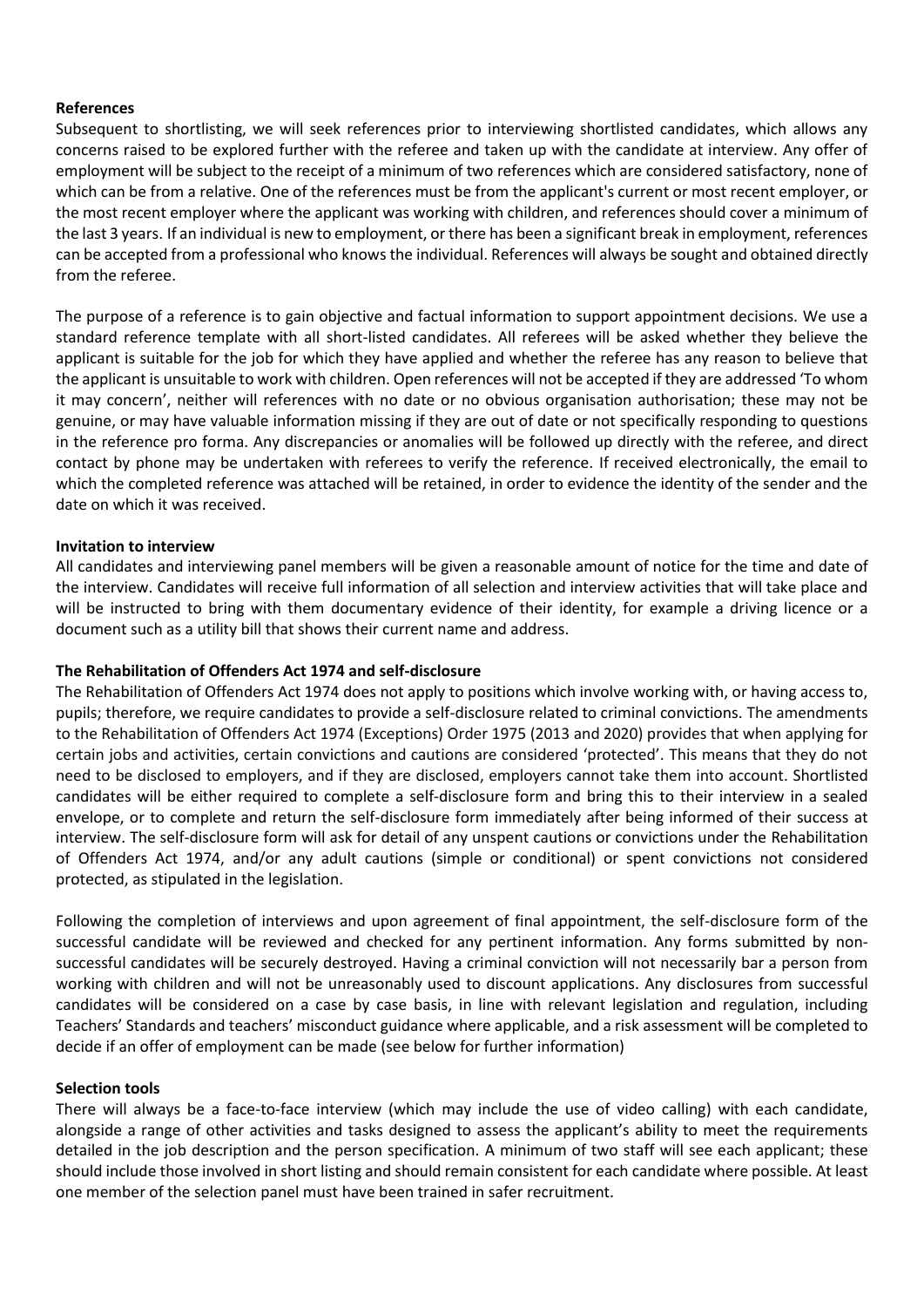In addition to assessing and evaluating the applicant's suitability for the particular post, the interview and other selection tools will also explore the candidate's attitude towards children and young people, and their ability to support the academy's responsibilities for safeguarding and promoting the welfare of children.

If documents submitted via the application process were submitted electronically, the candidate will be asked to sign their application form and any other verified documents to confirm their accuracy.

Upon completion of each stage of the selection process, each member of the panel will make their own notes throughout the interview process, and independently score each question or activity on a standard scoring matrix. Panel members will then come together, share and compare scores, and discuss their feedback in order to agree the final appointment. It is usual for a candidate who scores the highest in their interview to be selected for appointment; however, the candidate who scores the highest in the various selection tools may not always be the ideal candidate for the job. Care will be taken to consider and take account of all the available information about the candidates when making an appointment and, where appropriate, take account of whether the candidate has demonstrated the necessary skills and experience, whether their salary expectations are aligned to that of the post, and whether they will fit with the organisational culture. Final decisions will always be recorded in writing and will be made objectively and without prejudice.

All copies of notes relating to the short-listing and interview decisions for successful and unsuccessful applicants/candidates will be retained in line with the Information and Record Retention policy.

# **Offer of employment and pre-employment checks**

In accordance with the recommendations set out in KCSIE and the requirements of the Education (Independent School Standards) Regulations 2014, we carry out a number of pre-employment checks in respect of all prospective employees. If it is decided, following interview, to make an offer of employment, any such offer will be conditional on the following:

- the agreement of a mutually acceptable start date and the signing of a contract incorporating standard terms and conditions of employment
- verification of the applicant's identity and address, including the birth certificate, where available, one form of photographic ID, and any documentary evidence to support a change of name
- the receipt of two written references (one of which must be from the applicant's most recent employer) which are considered to be satisfactory
- the receipt of an enhanced disclosure from the DBS
- where the position amounts to regulated activity as defined in the Safeguarding Vulnerable Groups Act 2006 (as amended), confirmation that the applicant is not named on the Children's Barred List
- verification of the applicant's mental and physical fitness for the role
- applicant's right to work in the UK
- receipt of overseas checks for any country where the applicant has spent 6+ consecutive months abroad in the last 10 years
- proof of professional qualifications which are deemed a requirement for the post, or which the applicant otherwise cites in support of their application. N.B. this may include a certificate of professional competence for those staff who have gained qualifications overseas

Where the position being appointed to amounts to 'teaching work', any offer of employment will also be conditional on the following:

- being satisfied that the applicant is not, and has never been, the subject of a sanction, restriction or prohibition issued by the Teaching Regulation Agency, or any predecessor or successor body
- being satisfied that the applicant is not, and has never been, the subject of a sanction, restriction or prohibition issued by a regulator of the teaching profession in any other country which prevents the applicant working, or which, in our opinion, renders the applicant unsuitable to work with us
- being satisfied that the applicant is not, and has never been, the subject of any proceedings before a professional conduct panel or equivalent body in the UK or any other country for any reason which prevents the applicant working, or which, in our opinion, renders the applicant unsuitable to work with us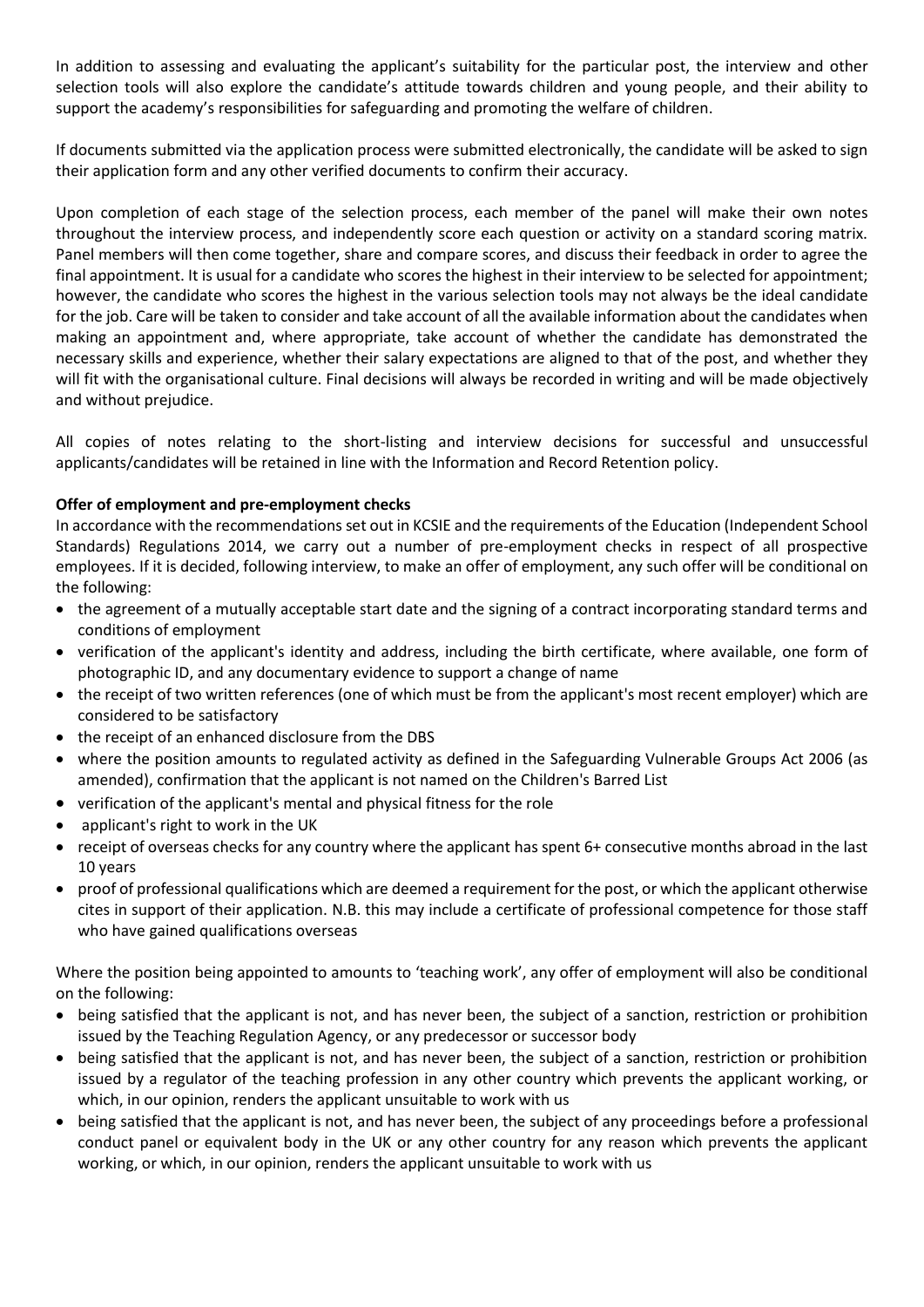Where the position being appointed to amounts to a management position in the academy, any offer of employment will also be conditional on the following:

• confirmation that the applicant is not subject to a direction under section 128 of the Education and Skills Act 2008 which prohibits, disqualifies or restricts them from being involved in the management of an independent school (this will include all members of the Senior Leadership Team, and departmental heads)

Where the position being appointed to involves direct work with, or management of provision for, either children from birth up to 1<sup>st</sup> September following their 5<sup>th</sup> birthday (including children in Nursery or Reception classes), or childcare provided outside of school hours to children up to the age of 8, any offer of employment will also be conditional on the following:

• confirmation that the applicant is not disqualified under the Childcare Regulations 2006, updated August 2018

# **DBS (Disclosure and Barring Service) checks**

REAch2 policy is to request a new enhanced DBS check for any new employee to the Trust, including a Children's Barred List check where the role amounts to regulated activity. N.B. all roles working directly in schools are assessed to be in regulated activity.

The DBS does not issue DBS Certificates to employers, therefore appointed candidates will be required to bring their certificate for the academy to view within seven days of issue, and in all circumstances before they commence work. The academy does not have to retain a copy of an individual's DSB; if a copy istaken for any reason, it will be destroyed within six months.

# **Dealing with convictions or information of concern**

We operate a formal procedure if a self-disclosure form and/or DBS Certificate is returned with details of convictions or information of concern related to the person's suitability to work with children. Full consideration will be given to the Rehabilitation of Offenders Act 1974, DBS filtering rules and guidance, and to the individual circumstances related to the disclosure(s) This will include reference to:

- the nature, seriousness and relevance of the offence related to English law
- how long ago the offence occurred
- a one-off offence or a history of offences
- changes in circumstances
- decriminalisation

A formal meeting will take place face-to-face to establish the facts with the Headteacher or another designated senior person. A decision will be made regarding continuation of the person's offer of employment following this meeting, informed by an evaluation of the risk factors as listed above, and taking into consideration relevant legislation and regulation, including Teachers' Standards and teachers' misconduct guidance where applicable. This will be documented in writing via a formal risk assessment.

# **Retention of records**

We are legally required to undertake the above pre-employment checks. Therefore, we will retain on personnel files all relevant information provided as part of the application and employment process, including copies of documents gathered to meet safer recruitment requirements. Where documents are received electronically, the email to which the document was attached will also be retained, in order to evidence both the date of receipt and its authenticity. Medical information may be used to help discharge obligations as an employer e.g. consideration of reasonable adjustments if an employee suffers from a disability.

Recruitment documentation will be retained for the duration of the successful applicant's employment. For unsuccessful candidates, documentation will be retained in line with the Information and Record Retention policy. All documents and files are kept centrally in the academy office in a secure cabinet.

# **Transfers between academies in our Trust**

All members of staff are employees of the Trust, and may transfer to another academy within the Trust as a result of redeployment, secondment or due to personal choice.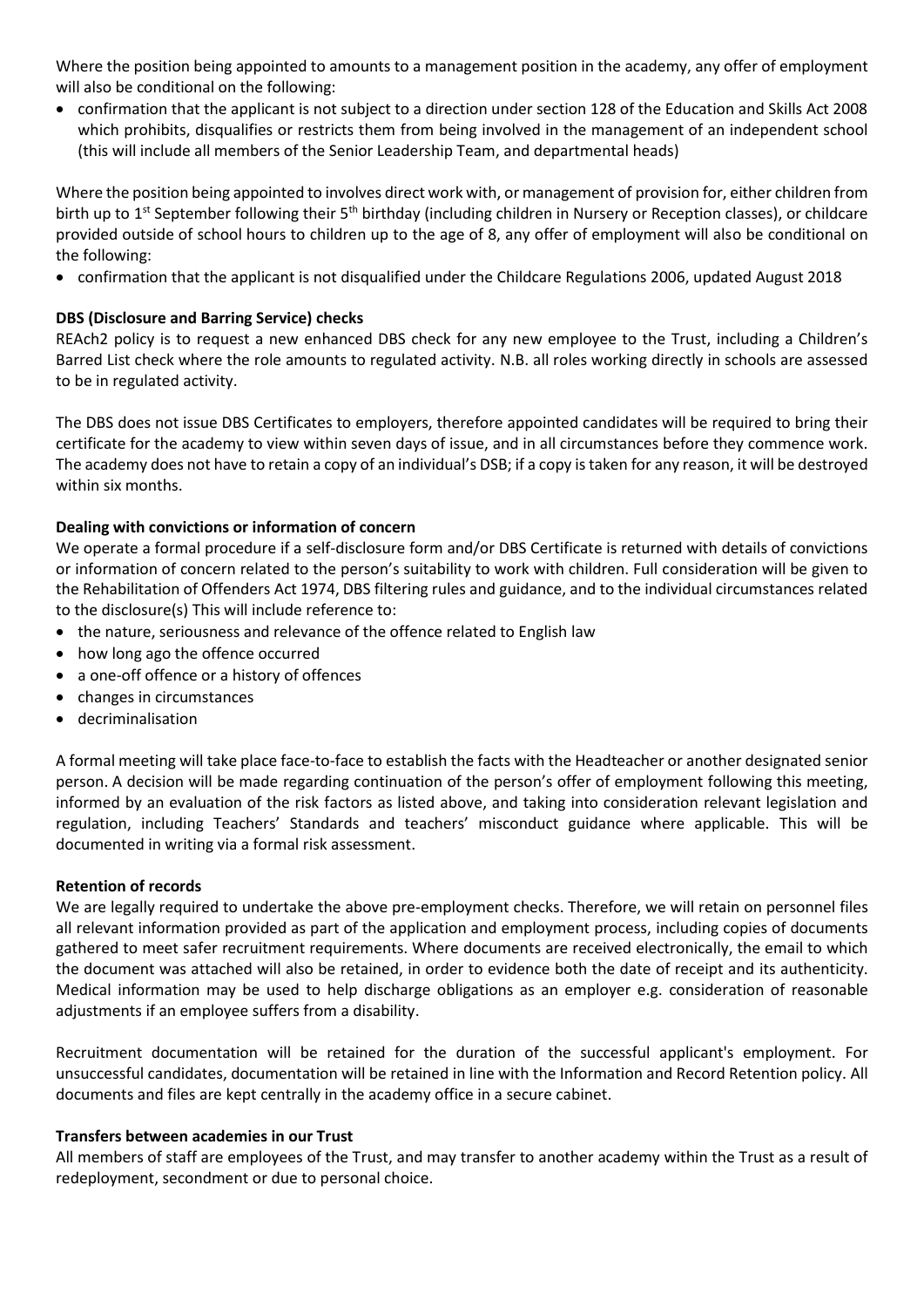In the case of redeployment or secondment, we will request a letter of confirmation from the previous academy stating the date and outcome of all safer recruitment checks, and confirmation of any concerns relating to the employee's conduct and behaviour. The individual remains the employee of the Trust, so a new enhanced DBS is not required. In the event that the employee moves from a role not in regulated activity to a role that is in regulated activity, a Children's Barred List check will be sought.

In the case of an employee moving to a new role following successful appointment via a recruitment process, we will request a letter of confirmation from the previous academy stating the date and outcome of all safer recruitment checks, and confirmation of any concerns relating to the employee's conduct and behaviour. In addition, new references specific to the new role will be completed, alongside any other checks required by the new role that were not previously required, i.e. a Section 128 check for a teacher moving to a leadership position. As above, the individual remains the employee of the Trust, so a new enhanced DBS is not required. In the event that the employee moves from a role not in regulated activity to a role that is in regulated activity, a Children's Barred List check will be sought.

In the event of any concerns being shared at any point throughout the transfer process, we may choose to apply for additional checks to those stated above in order to verify information that has been shared, and to seek assurances about the employee's continued suitability to work with children.

# **Single Central Record**

We maintain a Single Central Record of recruitment and vetting checks, in accordance with statutory requirements and those stated by the Education (Independent School Standards) Regulations 2014. The Single Central Record will, as a minimum, contain details of the following:

- For all employees who are employed to work at the academy, including teacher trainees on salaried routes:
	- o date of identity check
	- o date of enhanced DBS check/certificate
	- o date of Children's Barred List check
	- o date of check to establish the person's right to work in the United Kingdom
	- o dates of receipt of satisfactory references
	- o date and outcome of prohibition from teaching check (if required)
	- o date and outcome of section 128 check (if required)
	- $\circ$  date(s) of further checks on people who have lived or worked outside the UK, including recording checks for teacher sanctions and restrictions from other countries
	- o date of receipt of professional qualifications (if required)
- For all individuals who are employed as supply staff through an agency:
	- $\circ$  date of receipt of written confirmation that all relevant checks have been carried out and are satisfactory, including receipt of Enhanced DBS with Children's Barred List (where the role amounts to regulated activity)
	- o date when the individual's DBS certificate was seen in academy
	- o whether the DBS certificate contained any disclosures
- For all individuals serving as members or Trustees for REAch2 Academy Trust
	- o date of identity check
	- o date of enhanced DBS check/certificate
	- o date and outcome of section 128 check (if required)

In addition, we maintain on our Single Central Record details of safer recruitment checks for all employees related to mental and physical health check and Childcare Disqualification, as required. We also records details of checks undertaken with respect to volunteers, members of the Local Governing Body, contractors, and REAch2 central team employees.

For further information on maintaining and managing the Single Central Record, please see the SCR resource book on the REAch2 intranet.

The Headteacher is responsible for auditing the Single Central Record for compliance. The Safeguarding Governor and/or Chair of Governors are responsible for monitoring the Headteacher's oversight of the Single Central Record, and for regularly reporting the outcome of such monitoring to the Governing Body. This activity will be supported by the Trust HR and safeguarding teams.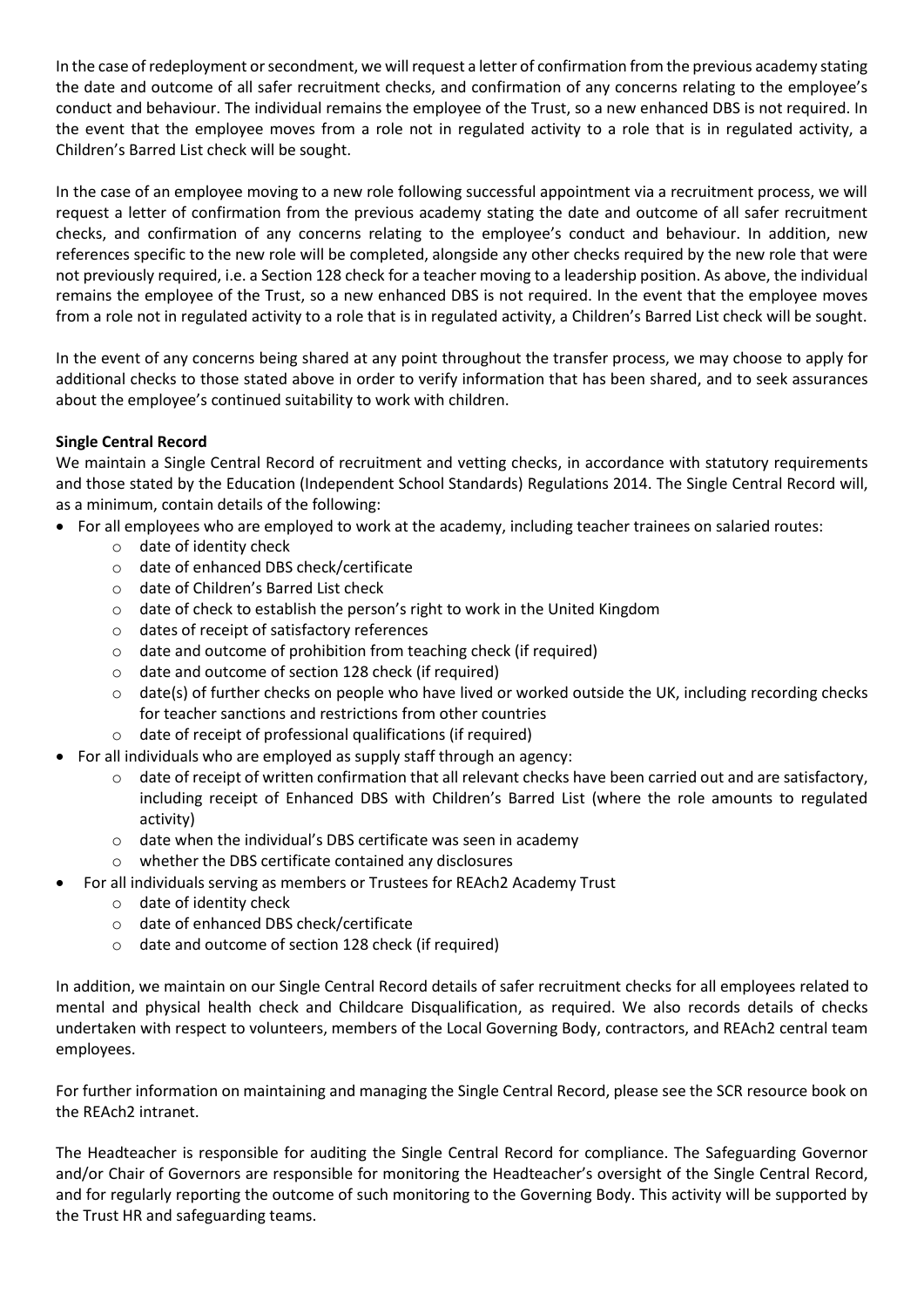# **Approval for commencement of employment**

The Headteacher is responsible for reviewing all safer recruitment processes and checks, confirming that all required information has been received and is satisfactory, prior to the commencement of employment. In the event of a new Headteacher being recruited, this responsibility sits with the Deputy Director of Education.

# **Continued suitability**

We recognise that safer recruitment and selection is not just about the start of employment, but is a part of our academy's culture of keeping children safe, which includes a larger framework of expectations and policies for all staff. Using the tools detailed below, we will remain vigilant to any signs beyond the recruitment process that a person's suitability to work with children has been impacted.

# **Induction and ongoing training**

All new employees will follow an induction programme upon start of employment, as outlined in our induction/probation policy, which will share and clearly identify our policies and procedures, including those related to safeguarding, Health and Safety, staff conduct and pupil behaviour, as well as Part One and Annex A of KCSIE. During induction, we will make clear our expectations with regards to how staff will carry out their roles and responsibilities. Key messages will be regularly reinforced and revisited throughout the probation period, and successful completion of probation will only be agreed if the employee has been assessed to be suitable to continue to work with children.

Following induction, we will continue to deliver regular training and updates related to safeguarding. This will take place a minimum of yearly, in line with statutory requirements. Training will support us in establishing and maintaining a robust and effective culture of safeguarding in our academy, so that staff are encouraged and empowered to discuss any issues that may affect the safeguarding of children.

#### **Renewal of checks**

All employees are expected to immediately disclose anything that could affect their continued suitability to work with children. In line with this expectation, staff will be required to complete an annual self-declaration or childcare disqualification form (dependent on role) to support us in making an assessment of each individual's continued suitability.

We aim to conduct DBS checks every three years on existing staff.

# **Review and appraisal**

Performance review and employee appraisal are important tools in establishing and confirming continued suitability, supporting the regular reiteration and reinforcement of academy culture and expectations, policies, and the identification of any potential issues or concerns. All staff will participate in performance review and/or appraisal as per our academy's policy.

# **Duty to refer**

In line with statutory requirements, we are under a legal obligation to refer to the DBS any individual who has been removed from a role amounting to regulated activity (or they would have been removed if they had not left employment) where they have satisfied the harm test related to children and/or been cautioned or convicted of a relevant offence. In addition, in the event where we dismiss or cease to use the services of a teacher because of serious misconduct, or might have dismissed them or ceased to use their services had they not left first, we will consider whether to refer the case to the Secretary of State, as required by sections 141D and 141E of the Education Act 2002.

# **OTHER ADULTS WORKING IN OUR ACADEMY / WITH OUR PUPILS**

# **Volunteers, including Governors and Trustees**

Volunteers, including members of the Local Governing Body, Cluster Boards and Trust Board, are valuable resources and sources of support to our academy and Trust. Whilst their role may differ from those of our staff, it is equally important that their recruitment follows all safer recruitment principles and guidelines. Please see separate volunteers' and Governors' policies for further details about safer recruitment for these positions. There will be no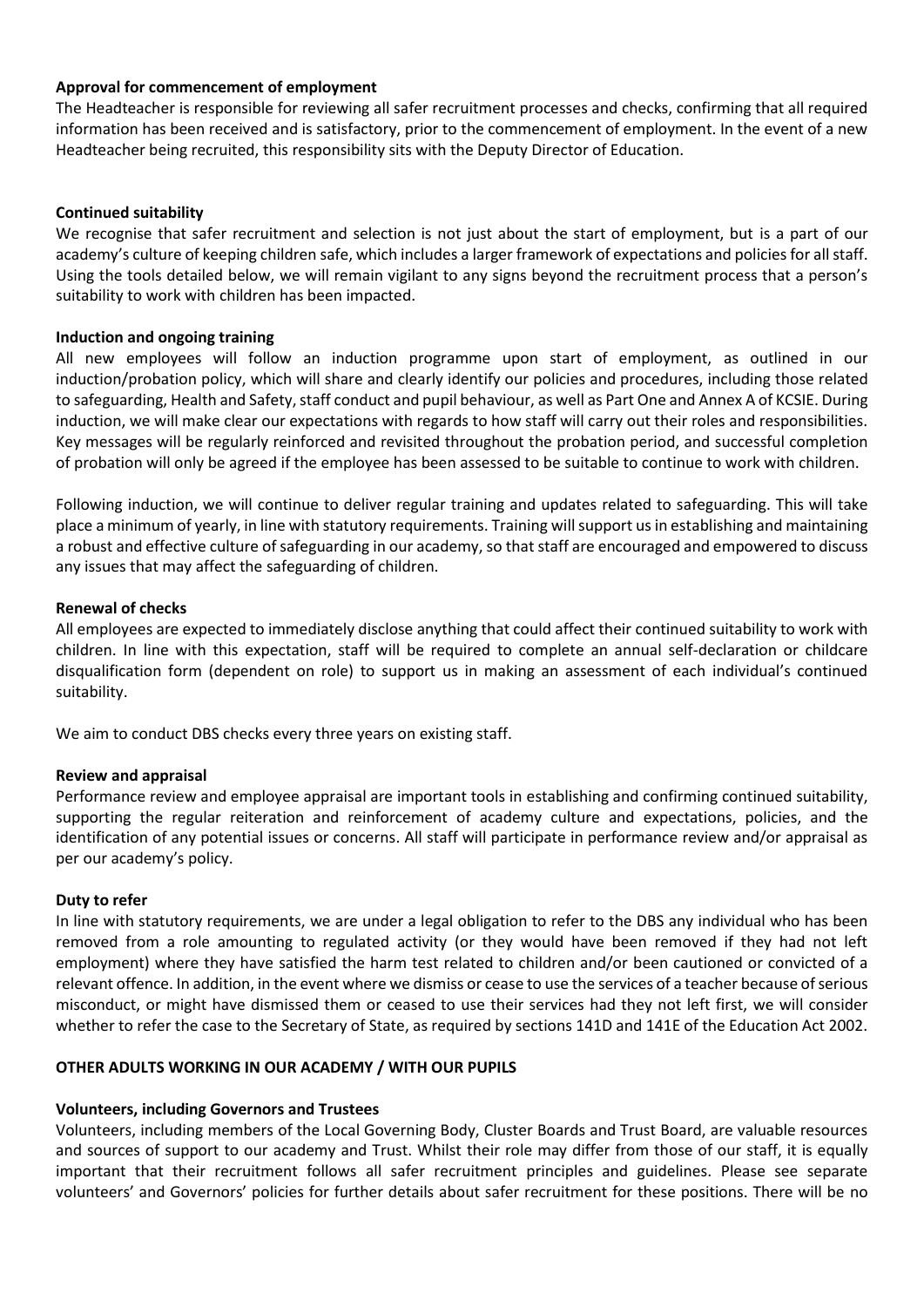circumstances in which a volunteer for whom no checks have been obtained will be left unsupervised or allowed to work in regulated activity.

# **Contractors, agency and 3rd party staff**

All contractors, agencies and 3<sup>rd</sup> party organisations providing services to the academy must provide evidence in writing that they have carried out all of the relevant checks that we would have done if they were our own staff (such as DBS disclosure, identity check, Right To Work, etc.) This must be received prior to work commencing at the academy. The types of checks required will be specific to the role that the individual will have and take into consideration the nature and amount of contact they will have with children, in line with statutory requirements.

For locally procured contractors, agency and 3<sup>rd</sup> party staff, including fee-funded trainee teachers managed by an initial teacher training provider, it is the responsibility of the Headteacher and Governors to ensure that the necessary checks have been carried out, and to satisfy themselves that they are in place prior to the work beginning. Evidence of this will typically be in the form of the organisation's own safer recruitment policy, or a signed document that details the completed checks that have been undertaken. If an individual contracted to work at the academy is self-employed, we will complete all checks, including obtaining the DBS check, as self-employed people are not able to make an application directly to the DBS on their own account. In the event that the individual has subscribed to the DBS online update service, this will be checked, with their permission.

For Trust-procured contractors completing statutory compliance checks, safer recruitment information will be received centrally, and then scrutinised and signed off by the Head of Safeguarding. This will be evidenced for each company via completion of a contractors' checklist, which will be shared on the REAch2 intranet. Prior to an employee from any of these contractors attending our site, we will check and review the relevant checklist, and act in accordance with its guidance.

In all cases, the academy will independently verify the identity of staff supplied by contractors or an agency when they come to the academy. In addition, in the case of supply staff, we will request sight of the individual's DBS certificate, in line with Independent School Standards.

Supervision of contractor, agency and 3<sup>rd</sup> party staff will be determined based on the nature of their work and amount of contact they will have with children. There will be no circumstances in which an adult contracted to work on our site for whom no checks have been obtained will be left unsupervised or allowed to work in regulated activity.

# **Visitors**

There are many reasons why visitors may come into our academy, including parents or members of the local community. All visitors to our site, regardless of their reason for visiting, will be escorted by a fully vetted member of staff. As per legislation, we are not entitled to request a DBS check and/or Children's Barred List for individuals who do not meet the criteria to do so, i.e. regulated activity.

In the event of a visitor attending our academy to speak to children, i.e. in an assembly, we will also obtain such formal or informal background information about them as is reasonable and necessary in order to decide whether to permit them to attend the academy. In doing so, we will always have regard to statutory safeguarding guidance, and will not discriminate on any grounds.

# **Alternative provision**

In the event of any of our pupils attending alternative provision, we will seek, as a minimum, written confirmation that appropriate safeguarding checks have been carried out on all individuals they employ, including any checks that we perform on our staff working in similar roles.

# **Approval for commencement of other adults working in our academy / with our pupils**

The Headteacher is responsible for reviewing all safer recruitment processes and checks, confirming that all required information has been received and is satisfactory, prior to the commencement of any other adult working in our academy or with our pupils. In the event that a Headteacher is being recruited via an agency, this responsibility sits with the Deputy Director of Education.